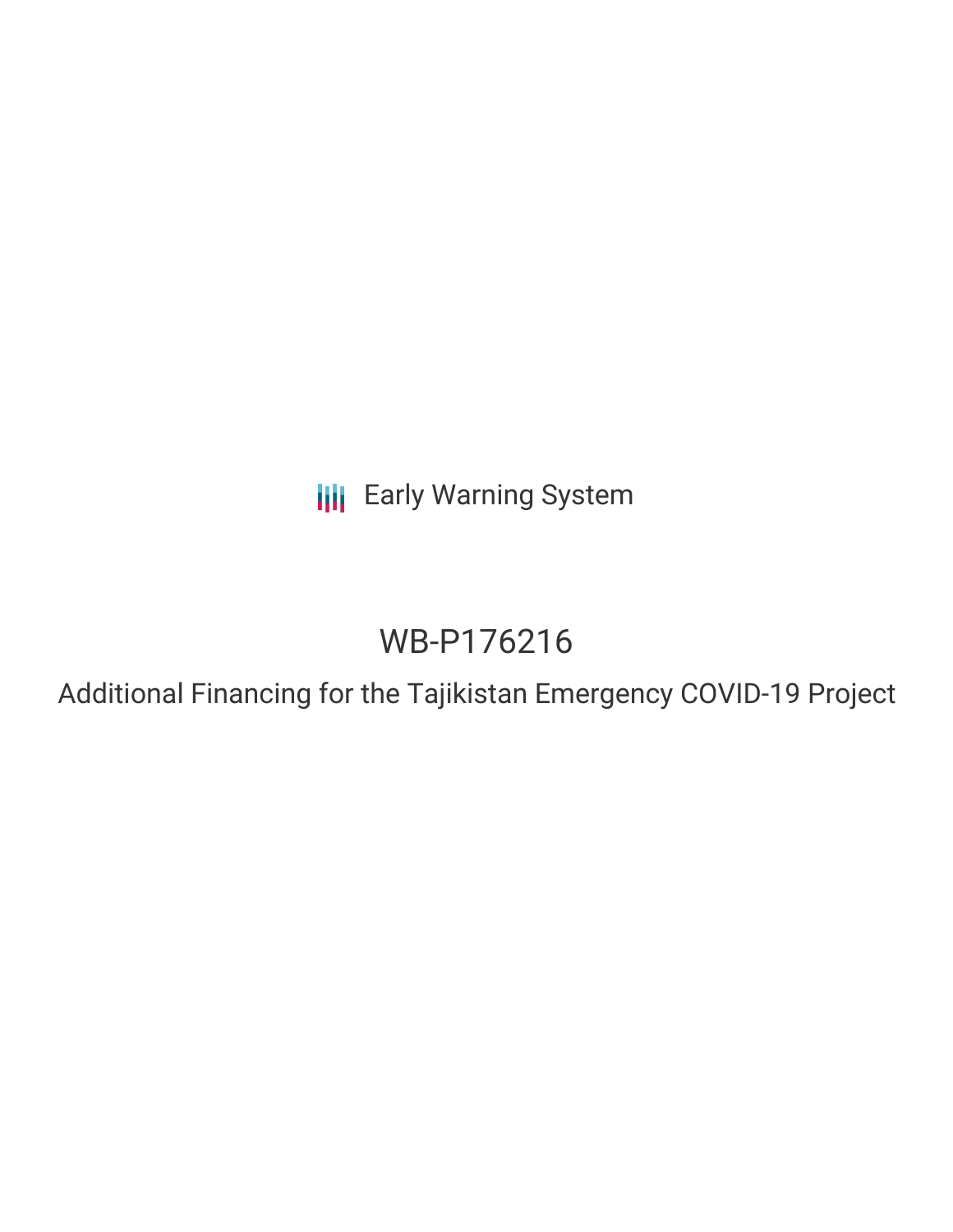

# Early Warning System Additional Financing for the Tajikistan Emergency COVID-19 Project

# **Quick Facts**

| <b>Countries</b>               | Tajikistan                  |
|--------------------------------|-----------------------------|
| <b>Financial Institutions</b>  | World Bank (WB)             |
| <b>Status</b>                  | Approved                    |
| <b>Bank Risk Rating</b>        | U                           |
| <b>Voting Date</b>             | 2021-02-11                  |
| <b>Borrower</b>                | Government of Tajikistan    |
| <b>Sectors</b>                 | <b>Education and Health</b> |
| <b>Investment Type(s)</b>      | Loan                        |
| <b>Investment Amount (USD)</b> | $$12.57$ million            |
| <b>Loan Amount (USD)</b>       | $$12.57$ million            |
| <b>Project Cost (USD)</b>      | \$12.57 million             |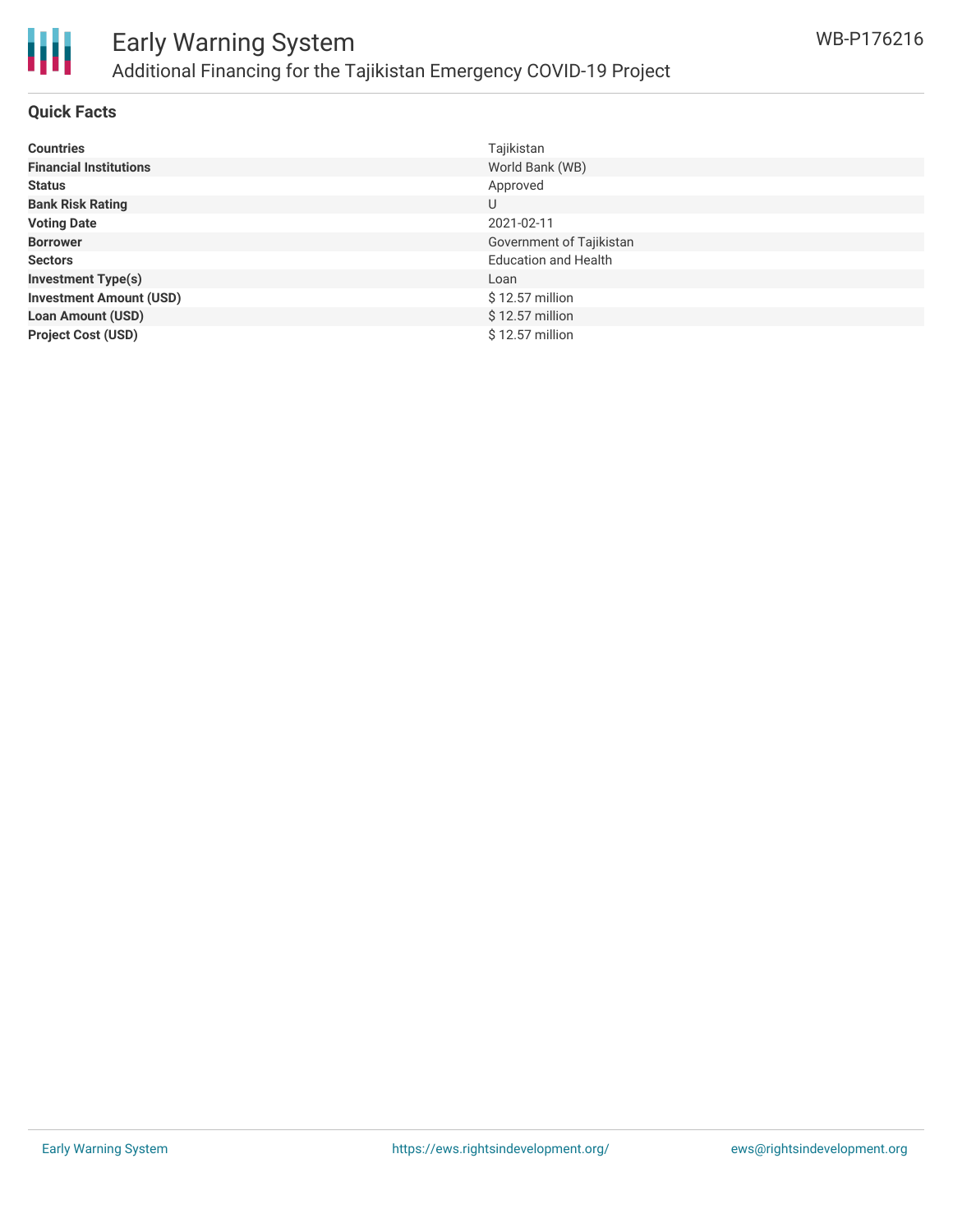

# **Project Description**

According to WB website, the project aims to prevent, prepare and respond to the COVID-19 pandemic in the Republic of Tajikistan. It has the following components:

- Component 1. Strengthening intensive care capacity and COVID-19 prevention
- Component 2. Multi-sectoral response planning and community preparedness
- Component 3. Temporary social assistance for vulnerable households
- Component 4. Project Implementation and Monitoring

The World Bank has classified this project as having Substantial environmental and social risks.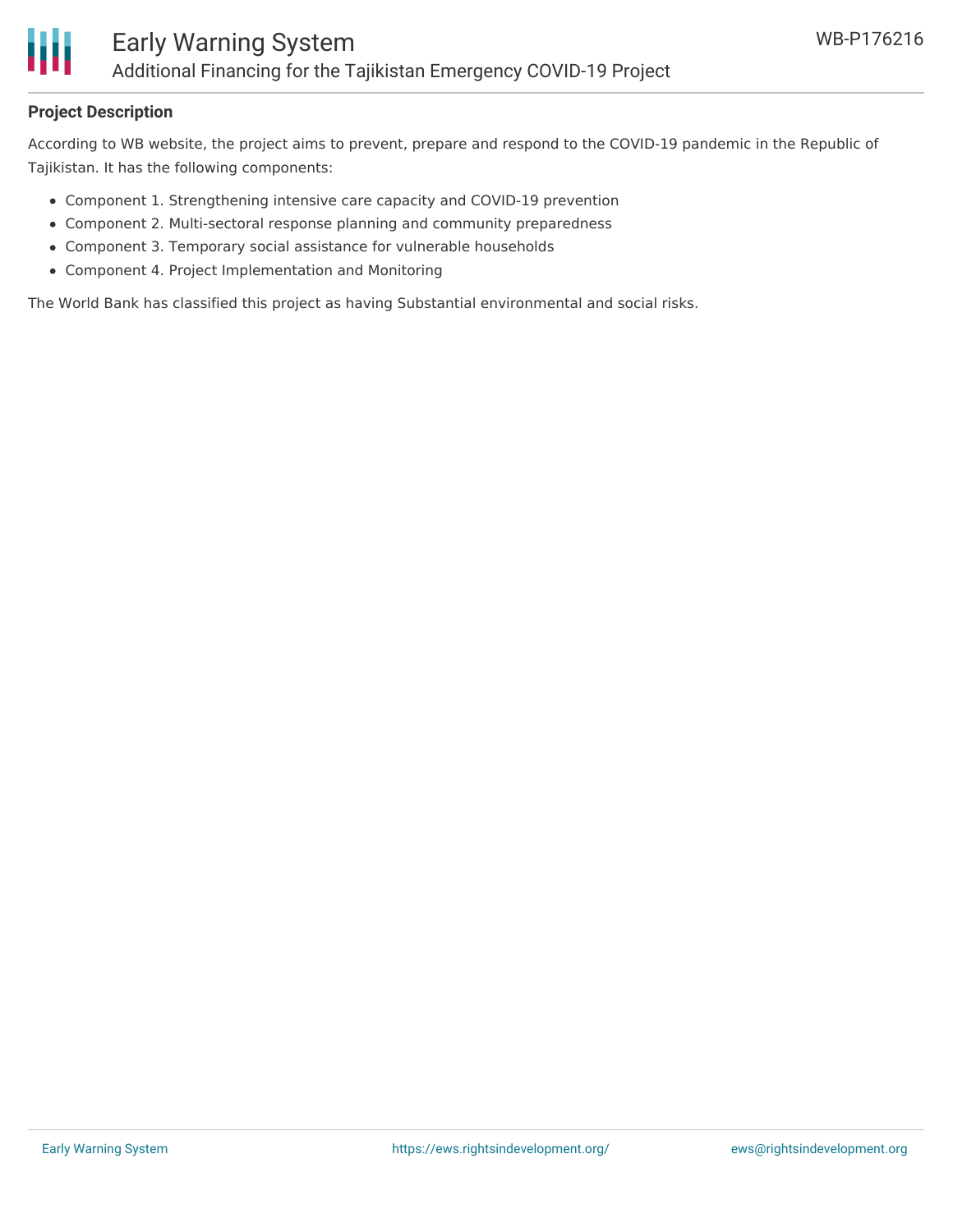

# **Investment Description**

World Bank (WB)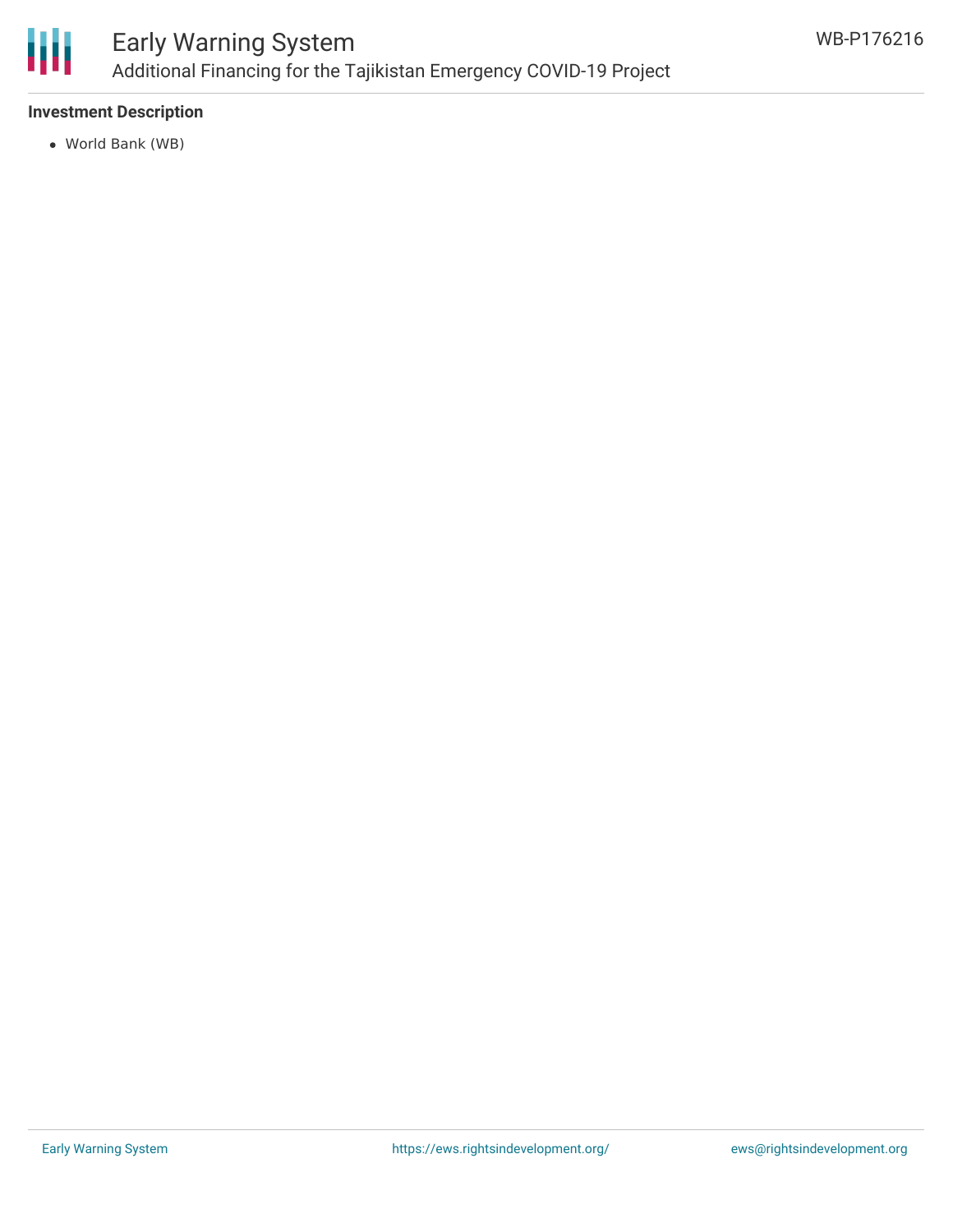### **Contact Information**

# **Ministry of Finance**

Faiziddin Qahhorzoda, Minister of Finance

[faiziddin@inbox.ru](mailto:faiziddin@inbox.ru)

#### **Ministry of Health and Social Protection**

Gafur Muhsinzoda, First Deputy Minister of Health

[coordinator@tec-19.com](mailto:coordinator@tec-19.com)

#### **State Agency for Social Protection**

Abdukhakim Kholzoda, Director

#### [hakim.67@mail.ru](mailto:hakim.67@mail.ru)

#### **ACCESS TO INFORMATION**

To submit an information request for project information, you will have to create an account to access the Access to Information request form. You can learn more about this process at: https://www.worldbank.org/en/access-toinformation/request-submission

#### **ACCOUNTABILITY MECHANISM OF THE WORLD BANK**

The World Bank Inspection Panel is the independent complaint mechanism and fact-finding body for people who believe they are likely to be, or have been, adversely affected by a World Bank-financed project. If you submit a complaint to the Inspection Panel, they may investigate to assess whether the World Bank is following its own policies and procedures for preventing harm to people or the environment. You can contact the Inspection Panel or submit a complaint by emailing ipanel@worldbank.org. Information on how to file a complaint and a complaint request form are available at: https://www.inspectionpanel.org/how-tofile-complaint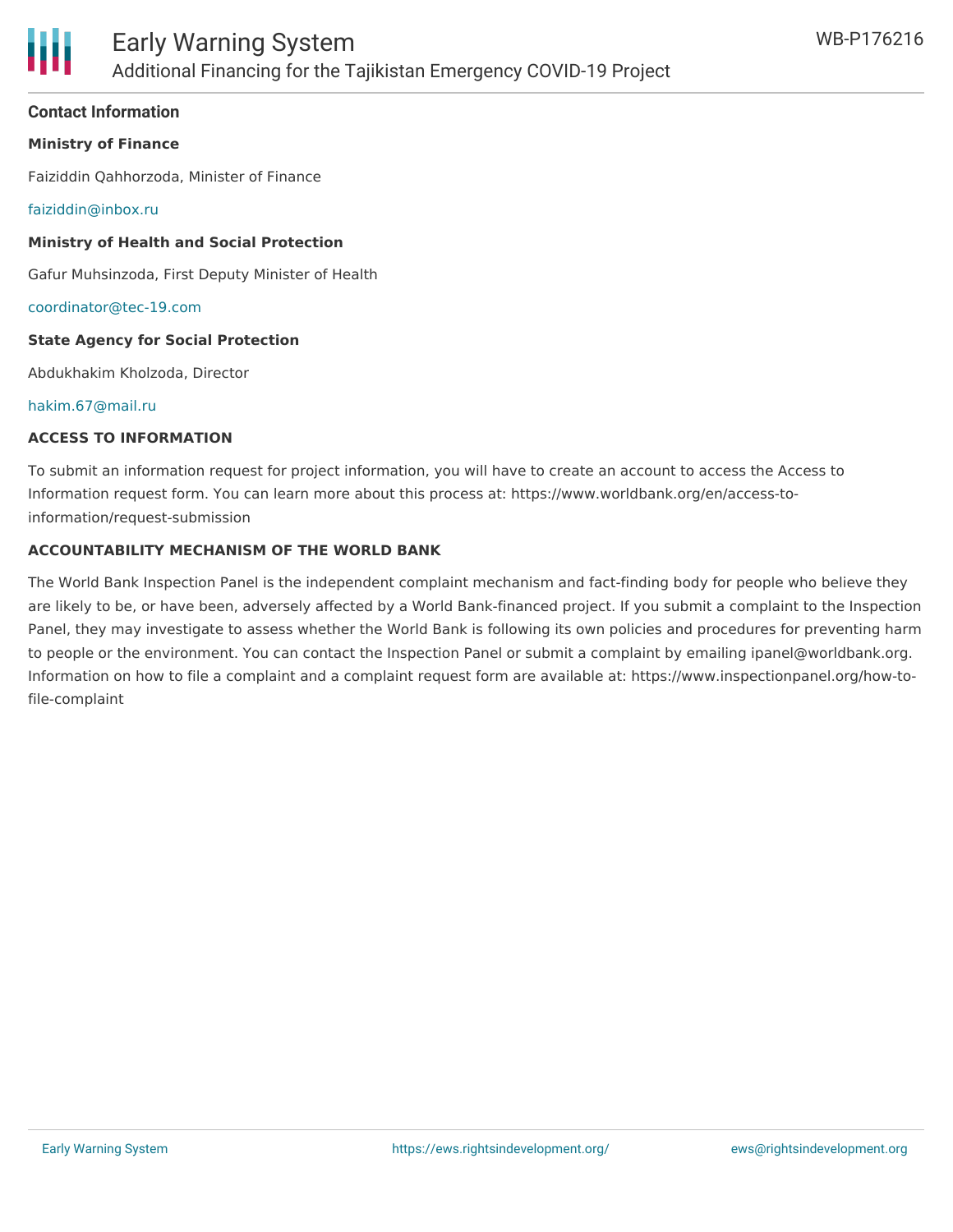

# Early Warning System Additional Financing for the Tajikistan Emergency COVID-19 Project

# **Bank Documents**

| • Additional Financing Environmental and Social Commitment Plan (ESCP) - Additional Financing for the  | [Original Source] |
|--------------------------------------------------------------------------------------------------------|-------------------|
| • Additional Financing Environmental and Social Review Summary (ESRS) - Additional Financing for the T | [Original         |
| Source]                                                                                                |                   |
| • Additional Financing Environmental and Social Review Summary (ESRS) - Additional Financing for the T | <b>[Original</b>  |
| Source]                                                                                                |                   |
| • Additional Financing Environmental and Social Review Summary (ESRS) - Additional Financing for the T | <b>[Original</b>  |
| Source]                                                                                                |                   |
| • Additional Financing Environmental and Social Review Summary (ESRS) - Additional Financing for the T | <b>[Original</b>  |
| Source]                                                                                                |                   |
|                                                                                                        |                   |

- Additional Financing Stakeholder [Engagement](https://ewsdata.rightsindevelopment.org/files/documents/16/WB-P176216.pdf) Plan (SEP) Additional Financing for the Tajikistan Eme [\[Original](http://documents.worldbank.org/curated/en/859411611349401024/pdf/Additional-Financing-Stakeholder-Engagement-Plan-SEP-Additional-Financing-for-the-Tajikistan-Emergency-COVID-19-Project-P176216.pdf) Source]
- Project [Information](https://ewsdata.rightsindevelopment.org/files/documents/16/WB-P176216_iGZh99U.pdf) Document Additional Financing for the Tajikistan Emergency COVID-19 Project [\[Original](http://documents.worldbank.org/curated/en/761771612684753861/pdf/Project-Information-Document-Additional-Financing-for-the-Tajikistan-Emergency-COVID-19-Project-P176216.pdf) Source]